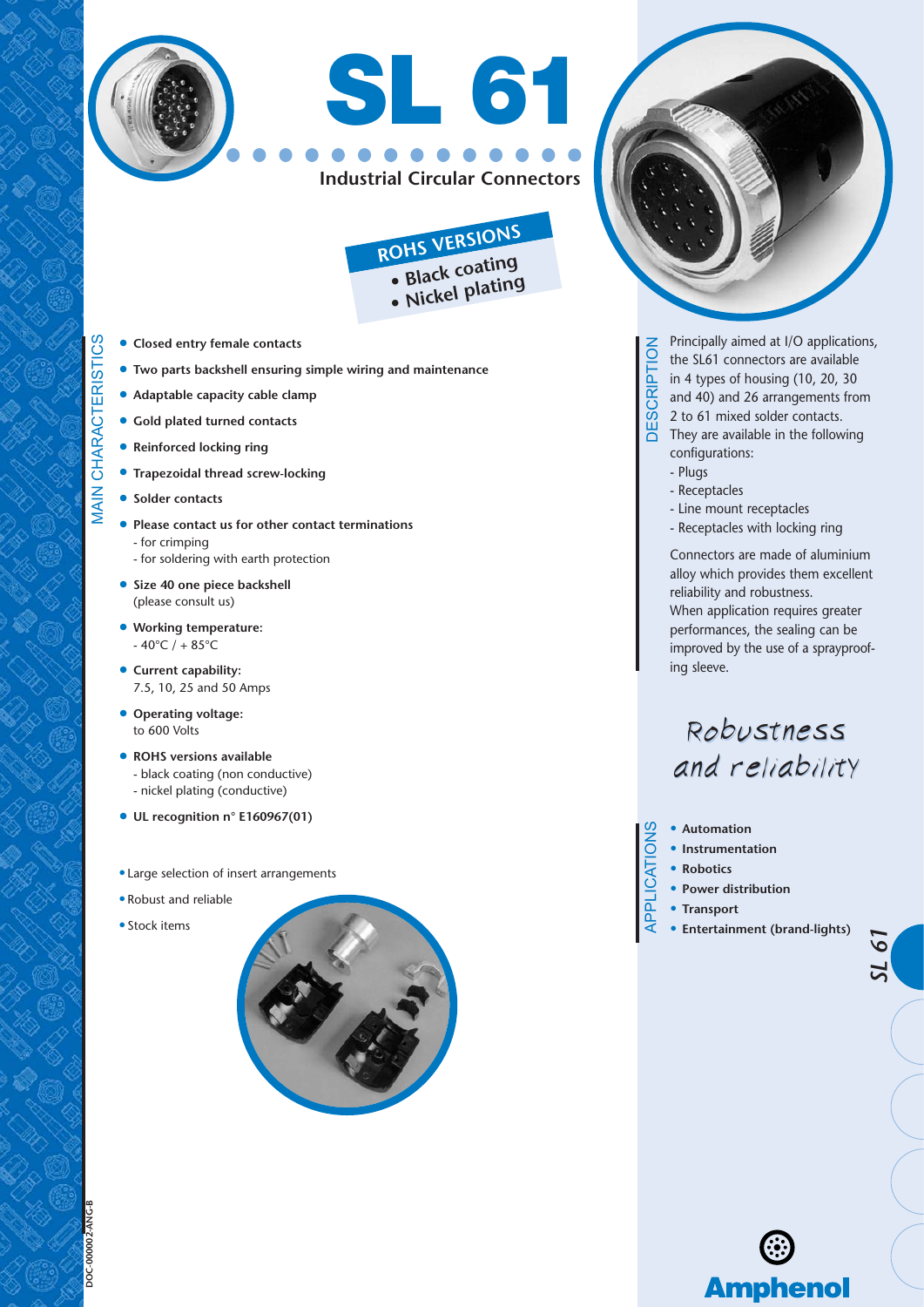### *Contact arrangements*



REMARK: the second and the third digit of the contact arrangements (if the third exists) indicate the number of contacts in the arrangement.  $Ex.$ : 426P = 26 contacts.

### *Straight or right-angle backshell*

|                          | <b>Backshell reference</b> |                                     |                               |                            |                                        |                               |  |  |  |  |  |
|--------------------------|----------------------------|-------------------------------------|-------------------------------|----------------------------|----------------------------------------|-------------------------------|--|--|--|--|--|
| <b>Connector</b><br>size | black*<br>(non conductive) | straight<br>nickel*<br>(conductive) | green cadmium<br>(conductive) | black*<br>(non conductive) | right-angle<br>nickel*<br>(conductive) | green cadmuim<br>(conductive) |  |  |  |  |  |
|                          |                            |                                     |                               |                            |                                        |                               |  |  |  |  |  |
| 10                       | 47377N                     | 47377NI                             | 21458N                        | 47381N                     | 47381NI                                | 21462N                        |  |  |  |  |  |
| 20                       | 47378N                     | 47378NI                             | 21459N                        | 47382N                     | 47382NI                                | 21463N                        |  |  |  |  |  |
| 30                       | 47379N                     | 47379NI                             | 21460N                        | 47383N                     | 47383NI                                | 21464N                        |  |  |  |  |  |
| 40                       | 47380N                     | 47380NI                             | 21461N                        | 47384N                     | 47384NI                                | 21465N                        |  |  |  |  |  |

\* Black and Nickel backshells are ROHS compliant

- Straight or right-angle backshells are delivered with different clamping pads.

- Green backshells (conductive finish) are delivered with metallised clamping pads.

### *Accessories*



Amphenol

- Caps and sealing sleeves are ROHS compliant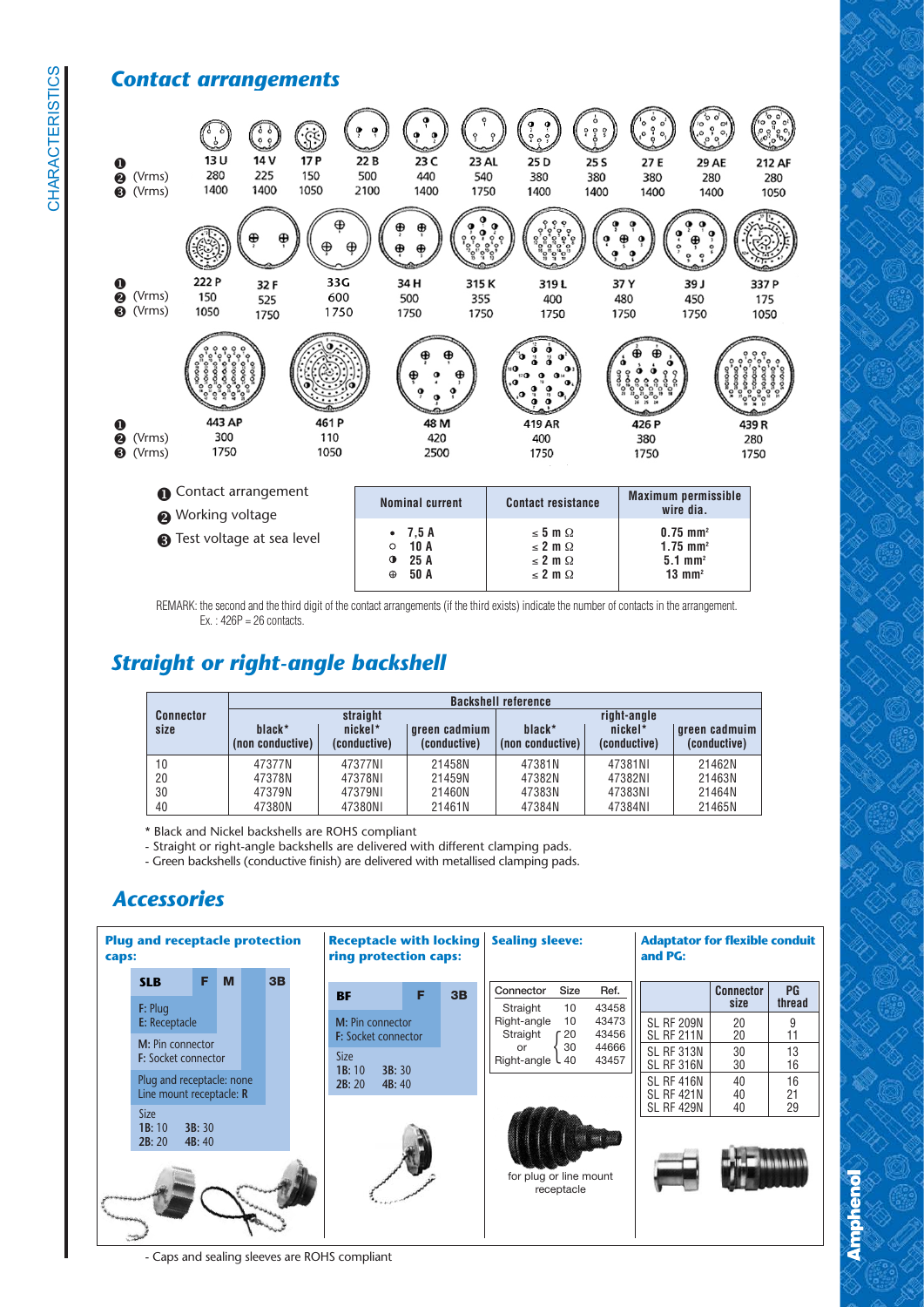# **OVERALL DIMENSIONS** *SL 61* OVERALL DIMENSIONS

### **Straight plug** Straight female plug Straight male plug

*Right angle*

*plug*





Right-angle male plug and a series Right-angle female plug



| size | $gA - 0.2$<br>(mm) | (mm) | (mm) |      | $(mm)$  (mm) (mm) |      |         | (mm)     |                                   | (mm) | (mm) | (mm) (mm) (mm) (mm) (mm) |      |      |    | $\lceil$ (mm) $\rceil$ |      | (mm)  (mm)  (mm) | W  | $\mathsf{m}$ |
|------|--------------------|------|------|------|-------------------|------|---------|----------|-----------------------------------|------|------|--------------------------|------|------|----|------------------------|------|------------------|----|--------------|
| 10   | 27.5               | 61.9 | 52.9 | 47.9 | 45.5              | 38.9 | $5 - 7$ | $7 - 9$  |                                   | 57.4 | 48.4 | 21                       | 53.5 | 57.9 | 24 | 4.5                    | 16.5 | 3.2              | 19 | 25           |
| 20   | 36.5               | 66.5 | 59.8 | 55.5 | 51.5              | 48.8 | $6 - 8$ | $9 - 11$ | $12 - 14$                         | 62   | 55.3 | 28.1                     | -61  | 59.8 | 32 | 4.5                    | 25.5 | 3.5              | 24 | 31           |
| 30   | 51.5               | 88.5 | 80.8 | 68.5 | 55.5              |      |         |          | 60.8   10-12   13-16   17-20   82 |      | 74.3 | 42.2                     | 82   | 80.8 | 45 | 6.5                    | 35.5 | 3.5              | 34 | 46           |
| 40   | 64.5               | 86.5 | 78.8 | 76.5 | 62.5              |      |         |          | 68.8   14-18   19-23   24-30      | 79   | 71.3 | 52.2                     | 80   | 79.6 | 54 | .5                     | 47   | 3.5              | 41 | 56           |

G: flanges equipped with different clamping pads delivered with the backshells.

*In-line receptacle*



øG

E

R

D

In-line female receptacle



### *Receptacle*



фK

44 3,5 max



 $-2,5$ 

Male Female Male receptacle Female Female Square flange<br>
Feceptacle Square flange receptacle with locking ring of receptacle in the receptacle vith locking ring of receptacle with locking ring







SL 61